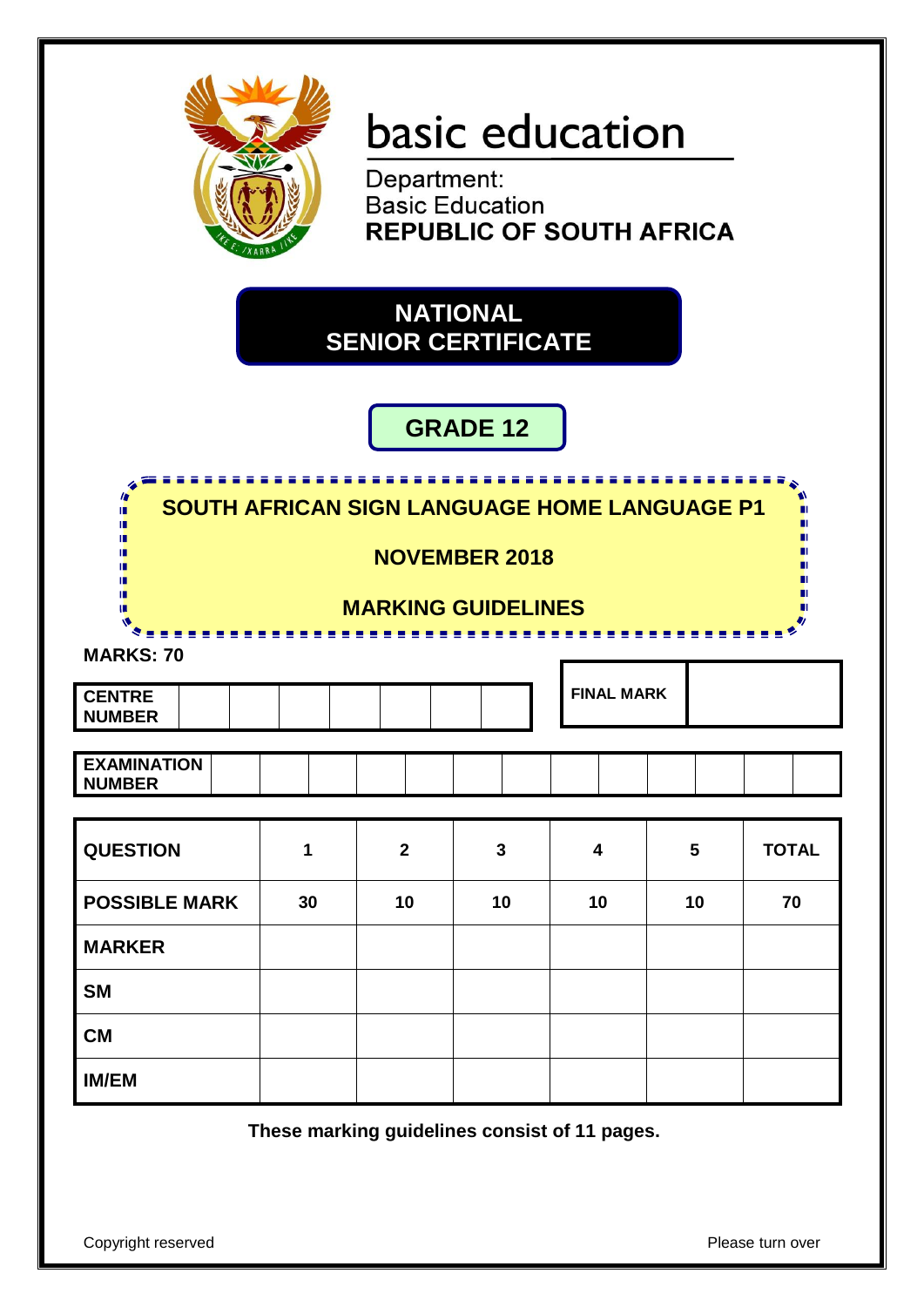South African Sign Language Home Language/P1 2 DBE/November 2018

| NSC - Marking Guidelines |  |
|--------------------------|--|
|--------------------------|--|

| חו<br>n |  |  |  |  |  |  |  |  |
|---------|--|--|--|--|--|--|--|--|
|         |  |  |  |  |  |  |  |  |
|         |  |  |  |  |  |  |  |  |

#### **NOTE:**

- **These marking guidelines are intended as a guide for markers.**
- **It is by no means prescriptive or exhaustive.**
- **Candidates' responses should be considered on merit.**
- **Responses should be assessed holistically and points awarded where applicable in terms of decisions taken at the standardisation meeting.**
- **The marking guidelines will be discussed before the commencement of marking.**

#### **INSTRUCTIONS TO MARKERS**

#### **Marking the comprehension:**

- Because the focus is on understanding, incorrect signing and language errors in responses should not be penalised unless such errors change the meaning/ understanding. (Errors must still be noted on the grid.)
- For **open-ended questions**, no marks should be awarded for YES/NO or I AGREE/I DISAGREE. The reason/substantiation/motivation is what should be considered.
- No marks should be awarded for TRUE/FALSE or FACT/OPINION. The reason/substantiation/motivation is what should be considered.
- When two/three facts/points are required and a range is given, mark **only** the first two/three.
- Accept dialectal variations.
- For multiple-choice questions, accept BOTH the letter corresponding with the correct answer AND the answer signed in full.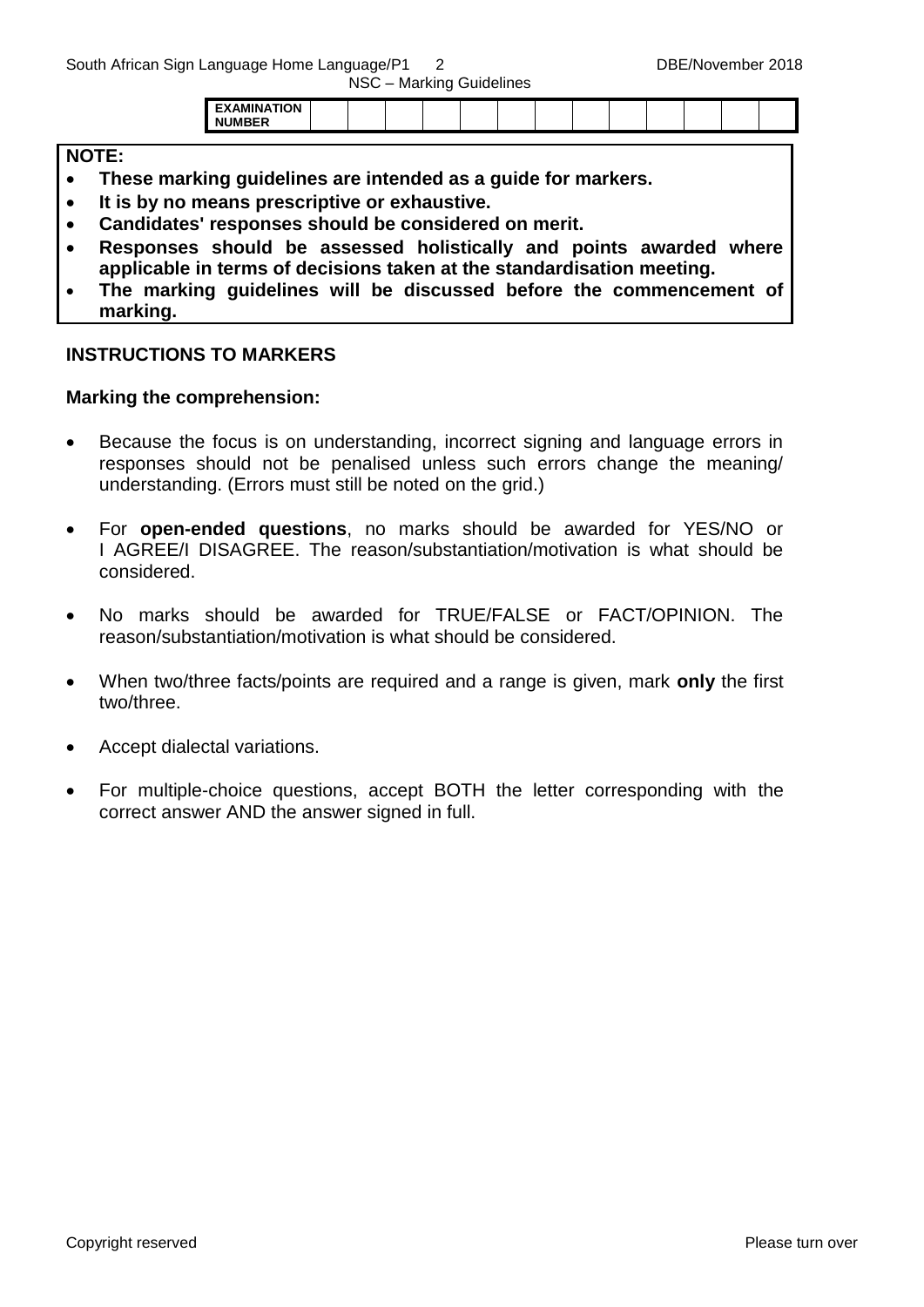| NSC - Marking Guidelines |  |
|--------------------------|--|
|--------------------------|--|

| ----<br>אנ    |  |  |  |  |  |  |  |
|---------------|--|--|--|--|--|--|--|
| <b>NUMBER</b> |  |  |  |  |  |  |  |

#### **SECTION A: COMPREHENSION**

## **QUESTION 1: VISUAL READING FOR MEANING AND UNDERSTANDING**

| <b>No</b> | <b>Criteria</b>                                                                                                                                                                                                                                                                                                                |                | <b>Maximum</b><br><b>Mark</b> |                | <b>Candidat</b><br>е<br><b>Mark</b> |
|-----------|--------------------------------------------------------------------------------------------------------------------------------------------------------------------------------------------------------------------------------------------------------------------------------------------------------------------------------|----------------|-------------------------------|----------------|-------------------------------------|
| 1.1       | Straws are ever-present. Explain.                                                                                                                                                                                                                                                                                              |                |                               | $\overline{2}$ |                                     |
|           | Straws come with most drinks.<br>$\bullet$<br>Straws are there when we don't necessarily need them.<br>$\bullet$<br>Straws are easily accessible.<br>$\bullet$<br>Straws are freely available.<br>$\bullet$<br>Straws have been there for a long time.<br>$\bullet$<br>Accept any of the answers above. $\checkmark\checkmark$ | $\overline{2}$ |                               |                |                                     |
| 1.2       | Why are plastic straws difficult to recycle?                                                                                                                                                                                                                                                                                   |                |                               | $\overline{2}$ |                                     |
|           | They are too light in weight. $\checkmark$                                                                                                                                                                                                                                                                                     | 1              |                               |                |                                     |
|           | Straws cannot go into the (recycling) machine. ✓                                                                                                                                                                                                                                                                               | 1              |                               |                |                                     |
| 1.3       | Give TWO examples of the damage caused by methane and<br>$CO2$ gases.                                                                                                                                                                                                                                                          |                |                               | 2              |                                     |
|           |                                                                                                                                                                                                                                                                                                                                | 1              |                               |                |                                     |
|           | They cause damage to the environment by contributing to global<br>warming. $\checkmark$<br>They can also lead to terminal illness in humans and animals. √                                                                                                                                                                     | 1              |                               |                |                                     |
| 1.4       | How many years does the natural decomposition process of<br>plastic straws take?                                                                                                                                                                                                                                               |                |                               | $\mathbf 1$    |                                     |
|           | D. 200 years $\checkmark$                                                                                                                                                                                                                                                                                                      | 1              |                               |                |                                     |
| 1.5       | Refer to chunk 4.<br>How do storm drains contribute to pollution on the beaches?                                                                                                                                                                                                                                               |                |                               | $\overline{2}$ |                                     |
|           | Plastic straws and other litter get washed into storm drains when<br>it rains. $\checkmark$                                                                                                                                                                                                                                    | 1              |                               |                |                                     |
|           | The litter gets washed into the sea as the storm drains lead to<br>the sea. $\checkmark$                                                                                                                                                                                                                                       | 1              |                               |                |                                     |
| 1.6       | Discuss THREE consequences of people's carelessness with<br>littering on the beach.                                                                                                                                                                                                                                            |                |                               | 3              |                                     |
|           | It increases waste on the beaches.<br>٠                                                                                                                                                                                                                                                                                        | 1              |                               |                |                                     |
|           | Straws get washed into the ocean.<br>$\bullet$<br>Sea animals ingest straws.<br>$\bullet$<br>Sea animals are injured.<br>Sea animals could develop terminal illness through toxins                                                                                                                                             | 1              |                               |                |                                     |
|           | from the plastic.<br>Accept any THREE of the above or similar responses. $\checkmark\checkmark$                                                                                                                                                                                                                                | 1              |                               |                |                                     |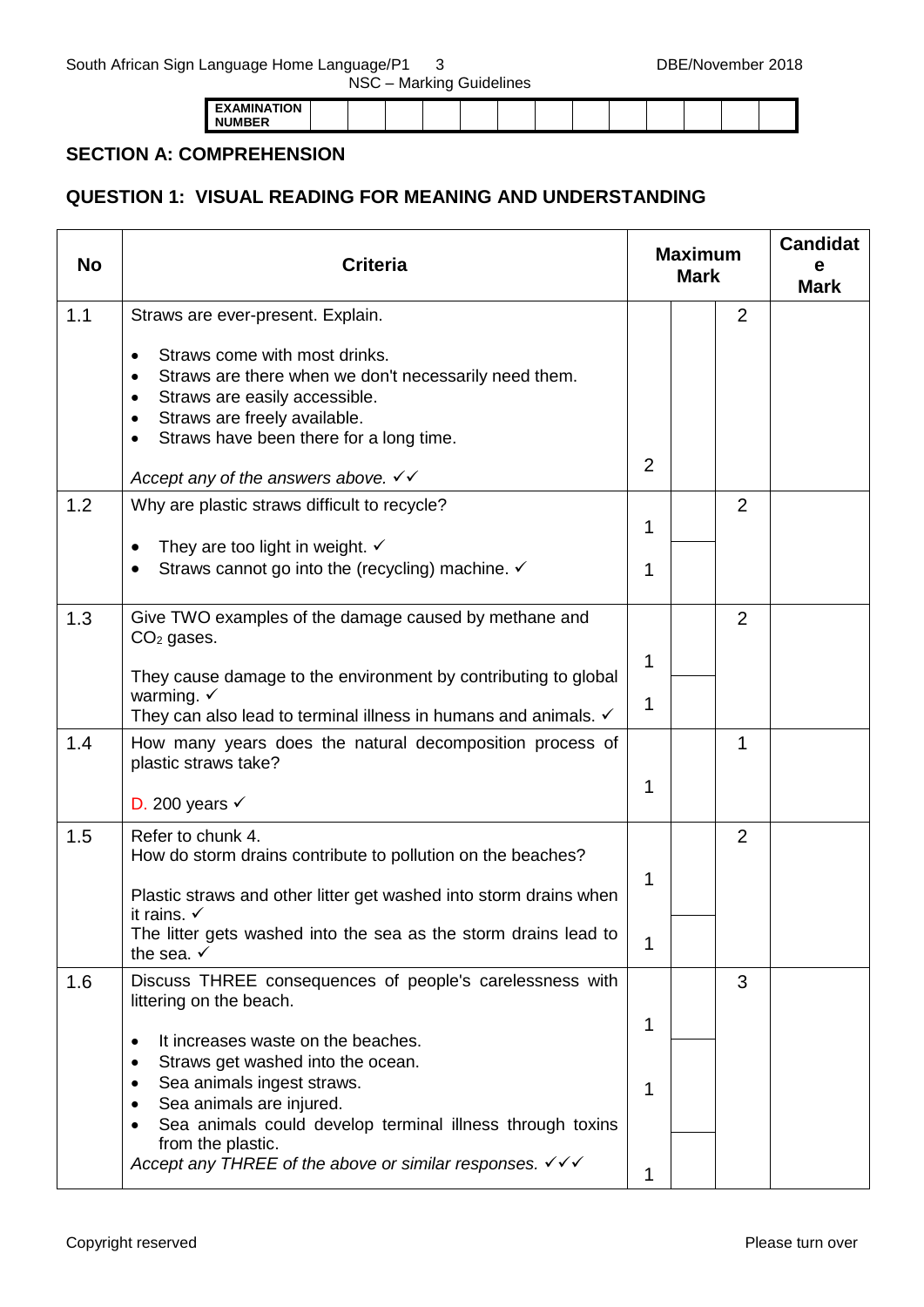|      | <b>EXAMINATION</b><br><b>NUMBER</b>                                                                                                                                                                                                                                                                                             |                  |                |  |
|------|---------------------------------------------------------------------------------------------------------------------------------------------------------------------------------------------------------------------------------------------------------------------------------------------------------------------------------|------------------|----------------|--|
| 1.7  | Do you think that plastic straws affect the food that people eat?<br>Motivate your answer.                                                                                                                                                                                                                                      |                  | 3              |  |
|      | Yes                                                                                                                                                                                                                                                                                                                             |                  |                |  |
|      | Plastic straws are washed into the ocean and larger fish ingest<br>this as food. The plastic leaks toxins into the gut of the fish.<br>People ingest the contaminated fish. $\checkmark\checkmark$                                                                                                                              |                  |                |  |
|      | Accept any similar response.                                                                                                                                                                                                                                                                                                    | 3                |                |  |
| 1.8  | Are marine biologists successful in rescuing sea animals?<br>Motivate your answer.<br>Candidates will respond either Yes or No.                                                                                                                                                                                                 | 1<br>1           | 2              |  |
|      | <b>Yes</b><br>They prevent the animals from suffering/injury.<br>They prevent sea creatures from extinction.<br>٠<br>They help to educate people to be more responsible/respect<br>$\bullet$                                                                                                                                    |                  |                |  |
|      | marine life.                                                                                                                                                                                                                                                                                                                    |                  |                |  |
|      | Accept any TWO of the above or similar responses. $\checkmark\checkmark$                                                                                                                                                                                                                                                        |                  |                |  |
|      | <b>No</b><br>They cannot reach all the animals in time.<br>They don't have sufficient resources.<br>They need to educate more people.                                                                                                                                                                                           | 1<br>$\mathbf 1$ |                |  |
|      | Accept any TWO of the above or similar responses. $∨$                                                                                                                                                                                                                                                                           |                  |                |  |
| 1.9  | What is the reason for recycling?                                                                                                                                                                                                                                                                                               |                  | $\overline{2}$ |  |
|      | Clean the environment/beaches<br>Protect sea-life from harmful items thrown in the sea.<br>Reduce waste.<br>$\bullet$<br>Develop raw materials from waste.<br>$\bullet$<br>Save the world's natural resources.<br>$\bullet$<br>Recycling waste to make new products.<br>٠<br>Reduce global warming.<br>٠<br>Reduce toxic waste. |                  |                |  |
|      | Accept any of the above or similar responses. $\checkmark \checkmark$                                                                                                                                                                                                                                                           | 2                |                |  |
| 1.10 | Why do you think restaurants should discontinue using plastic<br>straws? Give THREE reasons for your answer.<br>Restaurants will help in reducing the piling up of rubbish.<br>$\bullet$<br>There is no need for straws as patrons can drink from a<br>$\bullet$                                                                | 1                | 3              |  |
|      | glass.<br>Patrons can carry their own steel, glass or bamboo straws.                                                                                                                                                                                                                                                            | 1                |                |  |
|      | Accept any THREE of the above or similar responses. $\checkmark\checkmark$                                                                                                                                                                                                                                                      | 1                |                |  |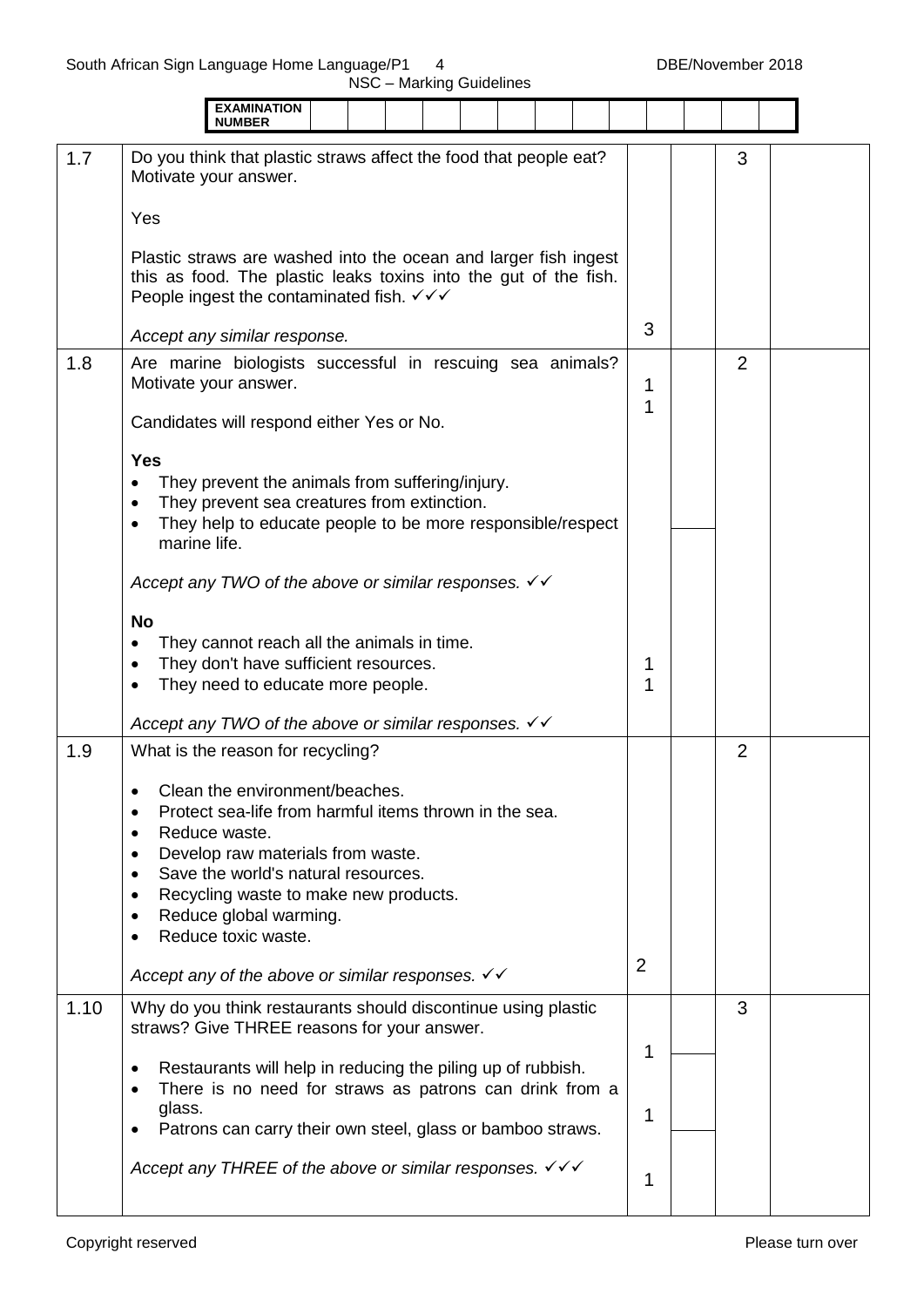|      | <b>EXAMINATION</b><br><b>NUMBER</b>                                                                                                                                                                                                                                                                        |                |                |  |
|------|------------------------------------------------------------------------------------------------------------------------------------------------------------------------------------------------------------------------------------------------------------------------------------------------------------|----------------|----------------|--|
| 1.11 | Look at the litter on the beach in the picture above. Why is this<br>unacceptable?                                                                                                                                                                                                                         |                | $\overline{2}$ |  |
|      | Birdlife will be harmed as they search for food.<br>Crabs can get trapped in the cups.<br>$\bullet$<br>This is unhygienic.<br>$\bullet$<br>The heap of rubbish is ruining the beauty of the<br>environment.                                                                                                |                |                |  |
|      | Accept any of the above or similar descriptions. $\checkmark\checkmark$                                                                                                                                                                                                                                    | $\overline{2}$ |                |  |
| 1.12 | Most littering happens intentionally. How does accidental<br>littering happen?                                                                                                                                                                                                                             |                | $\overline{2}$ |  |
|      | The rubbish bins get blown over by the wind.<br>$\bullet$<br>Rubbish that is left on the ground, decomposes and<br>contaminates the soil.<br>Monkeys/baboons/dogs throw dirt out while scrounging for<br>food from rubbish bins.                                                                           |                |                |  |
|      | Accept any of the above or similar responses. $\checkmark \checkmark$                                                                                                                                                                                                                                      | $\overline{2}$ |                |  |
| 1.13 | Compare the picture in TEXT B to the information in TEXT A,<br>Chunk 2 (comprehension).                                                                                                                                                                                                                    |                | 4              |  |
|      | In your opinion, how can the littering or dumping of waste in<br>these two environments be prevented? Give TWO reasons.                                                                                                                                                                                    |                |                |  |
|      | TEXT A, Chunk 2 of the comprehension talks about the waste<br>dumped on landfills and how the pollution effects the<br>environment. √                                                                                                                                                                      | 1              |                |  |
|      | The visual text in TEXT B is about the pollution on the beach<br>and how this effects the oceanic environment. $\checkmark$                                                                                                                                                                                | 1              |                |  |
|      | Littering and dumping of waste can be prevented in the following<br>ways:<br>People can reduce the amount of waste from their<br>households by recycling.<br>Households and businesses can begin recycling.<br>$\bullet$                                                                                   | 1              |                |  |
|      | People need to be educated of the consequences of<br>mismanagement of waste and<br>how it affects the<br>environment, people and animals.<br>Communities can engage in clean-ups.<br>$\bullet$<br>People should be fined for littering.<br>The municipality should provide more rubbish bins.<br>$\bullet$ | 1              |                |  |
|      | Accept any TWO of the above or similar responses. $\checkmark\checkmark$                                                                                                                                                                                                                                   |                |                |  |
|      | <b>Total for SECTION A:</b>                                                                                                                                                                                                                                                                                |                | $[30]$         |  |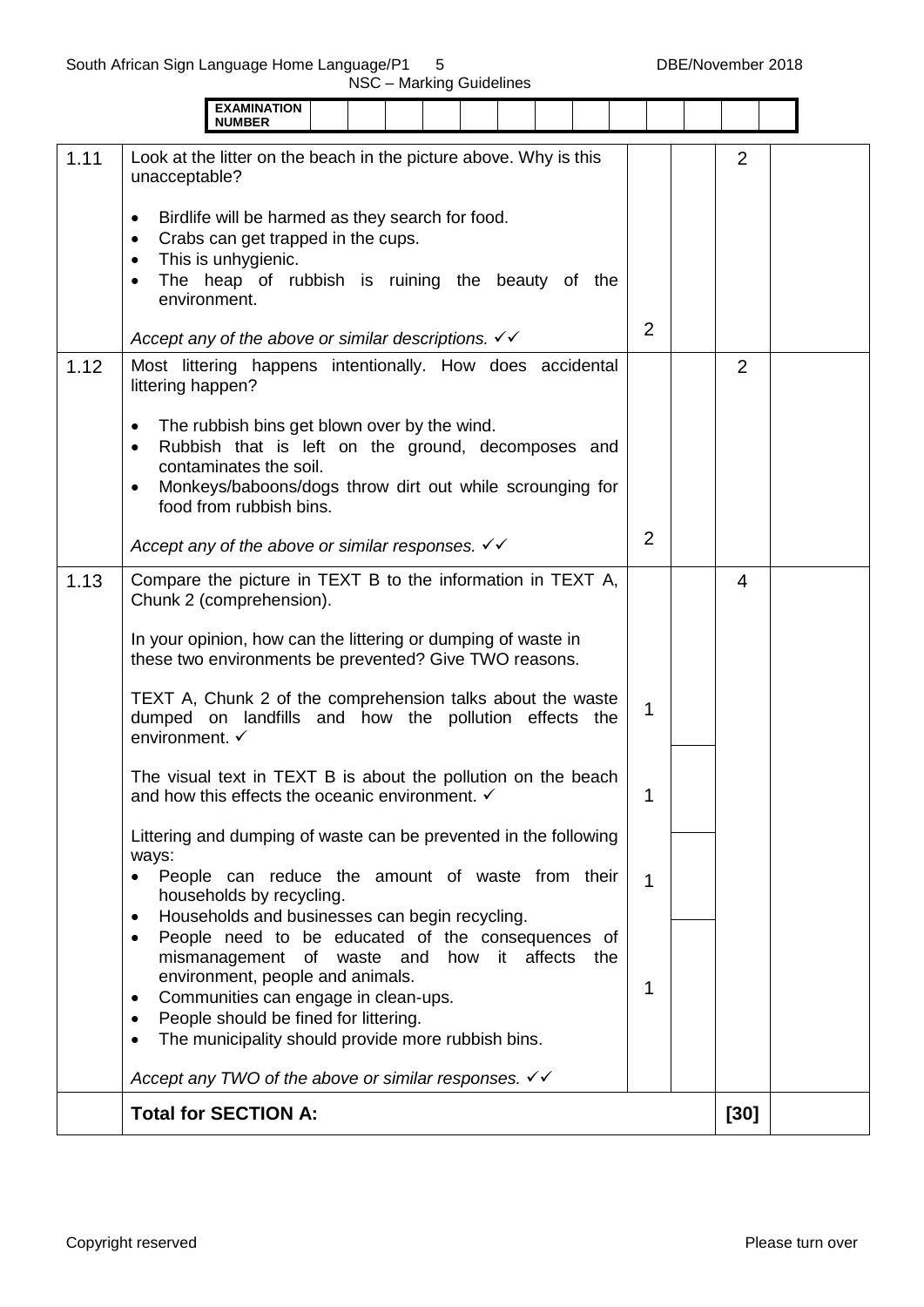| <b>EXAMINATION</b> |  |  |  |  |  |  |  |
|--------------------|--|--|--|--|--|--|--|
| <b>NIIMRER</b>     |  |  |  |  |  |  |  |
|                    |  |  |  |  |  |  |  |

#### **SECTION B: SUMMARY**

#### **QUESTION 2: SUMMARISING IN YOUR OWN WORDS**

#### **NOTE:**

**Format:**

Even if the summary is presented in the incorrect format, it must be assessed.

#### **Length of text:**

- o If the time limit is exceeded, do not award marks for responses signed after the time limit.
- o Summaries that are short but contain all the required main points should not be penalised.

Use the following main points that the candidate should include in the summary as a **guideline**.

Any SEVEN valid points in paragraph-form are to be credited.

|                | <b>QUOTATION</b>                                                                                                                                                                                                                                                                                                                              | <b>OWN WORDS/POINTS</b>                                                                                               |              | <b>Maximum</b> |                | <b>Candidate</b> |
|----------------|-----------------------------------------------------------------------------------------------------------------------------------------------------------------------------------------------------------------------------------------------------------------------------------------------------------------------------------------------|-----------------------------------------------------------------------------------------------------------------------|--------------|----------------|----------------|------------------|
|                |                                                                                                                                                                                                                                                                                                                                               |                                                                                                                       |              | <b>Mark</b>    |                | <b>Mark</b>      |
| 1              | Positive thinking can give you<br>more confidence, improve your<br>mood, and even reduce the<br>likelihood<br>of<br>developing<br>conditions<br>such<br>as<br>hypertension, depression and<br>other stress-related disorders.                                                                                                                 | Positive thinking can help you<br>to feel better and reduce<br>illnesses caused by stress. √                          | $\mathbf{1}$ |                | $\overline{7}$ |                  |
| $\overline{2}$ | Have you ever woken up late,<br>panicked, and then felt like<br>nothing good happened for the<br>rest of the day? This is likely<br>because you started the day<br>with a negative emotion that<br>continued into every<br>other<br>event you experienced.                                                                                    | Always start the day with<br>positive feelings and thoughts<br>and the day will continue to<br>get better. ✓          | $\mathbf{1}$ |                |                |                  |
| 3              | You are certainly going to<br>obstacles<br>encounter<br>throughout the day - there's no<br>such thing as a perfect day.<br>Remind yourself that this<br>situation will be a good story or<br>joke to tell later. If you lose<br>your job, imagine the most<br>ridiculous job you could pursue<br>next - like lion handler or ice<br>sculptor. | Allow yourself to experience<br>fun and humour even in the<br>most challenging situation. $\checkmark$                | $\mathbf{1}$ |                |                |                  |
| $\overline{4}$ | Nobody<br>perfect. You're<br>is<br>going to make mistakes and<br>experience failure in many<br>contexts, at many jobs and<br>with many people. Instead of<br>focusing on how you failed,<br>turn your failure into a lesson.<br>Conceptualize this in concrete<br>rules.                                                                      | Instead<br>of<br>focussing<br>on<br>failure, turn your attention to<br>learning good lessons from<br>your mistakes. ✓ | $\mathbf{1}$ |                |                |                  |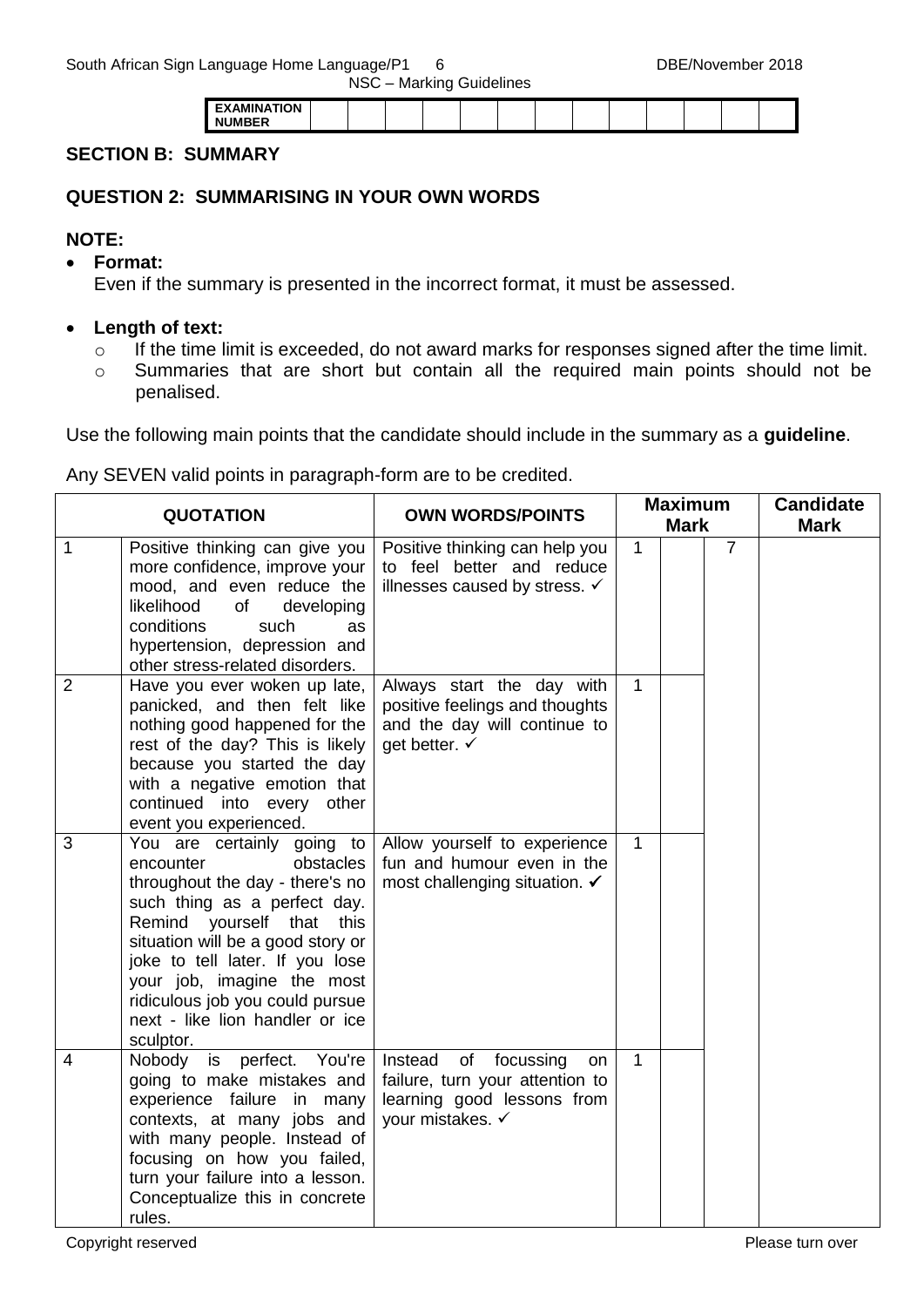South African Sign Language Home Language/P1 7 DBE/November 2018

|                |                                                                                                                                                                                                                                                                                                                                                                                       | NSC - Marking Guidelines                                                                                                                                                      |              |        |  |
|----------------|---------------------------------------------------------------------------------------------------------------------------------------------------------------------------------------------------------------------------------------------------------------------------------------------------------------------------------------------------------------------------------------|-------------------------------------------------------------------------------------------------------------------------------------------------------------------------------|--------------|--------|--|
|                | <b>EXAMINATION</b><br><b>NUMBER</b>                                                                                                                                                                                                                                                                                                                                                   |                                                                                                                                                                               |              |        |  |
| 5              | Negative self-talk can creep up<br>easily and is often hard to<br>notice. But these thoughts turn<br>into internalised feelings and<br>might<br>influence<br>your<br>conceptions of yourself. When<br>you find yourself doing this,<br>replace<br>stop<br>and<br>those<br>with<br>negative<br>messages<br>positive ones.                                                              | When you realise that you<br>having<br>negative<br>are<br>conversations with yourself,<br>replace these quickly with<br>positive<br>conversations,<br>thoughts and emotions.√ | 1            |        |  |
| 6              | Focus on this one, individual<br>moment. In most situations,<br>you'll find it's not as bad as you<br>imagine it to be. Most sources<br>of negativity stem from a<br>memory of a recent event.<br>Stay in the present moment.                                                                                                                                                         | Avoid<br>dwelling<br>on<br>past<br>unpleasant<br>incidents<br><b>or</b><br>events and instead focus on<br>positive energy from<br>the<br>present moment. ✓                    | 1            |        |  |
| $\overline{7}$ | When you surround yourself<br>with positive people, you'll hear<br>positive outlooks and positive<br>stories. Their positive words<br>will sink in and affect your own<br>thinking, which then affects<br>your own words. Finding<br>positive people to fill up your<br>life can be difficult, but you<br>need to eliminate the negativity<br>in your life before it consumes<br>you. | Always be in the company of<br>positive people who share<br>good<br>experiences<br>and<br>inspiring<br>stories. ✓                                                             | $\mathbf{1}$ |        |  |
|                | Language<br>has not quoted verbatim:                                                                                                                                                                                                                                                                                                                                                  | Distribution of language marks when candidate                                                                                                                                 | 1            | 3      |  |
|                | 1-3 points correct: award 1 mark<br>$\circ$<br>4-5 points correct: award 2 marks<br>$\circ$<br>6-7 points correct: award 3 marks<br>$\circ$                                                                                                                                                                                                                                           |                                                                                                                                                                               | 1            |        |  |
|                | $\bullet$<br>has quoted verbatim:<br>6-7 quotations: award no language mark<br>$\circ$<br>1-5 quotations: award 1 language mark<br>$\circ$                                                                                                                                                                                                                                            | Distribution of language marks when candidate                                                                                                                                 | 1            |        |  |
|                |                                                                                                                                                                                                                                                                                                                                                                                       | <b>Total for SECTION B:</b>                                                                                                                                                   |              | $[10]$ |  |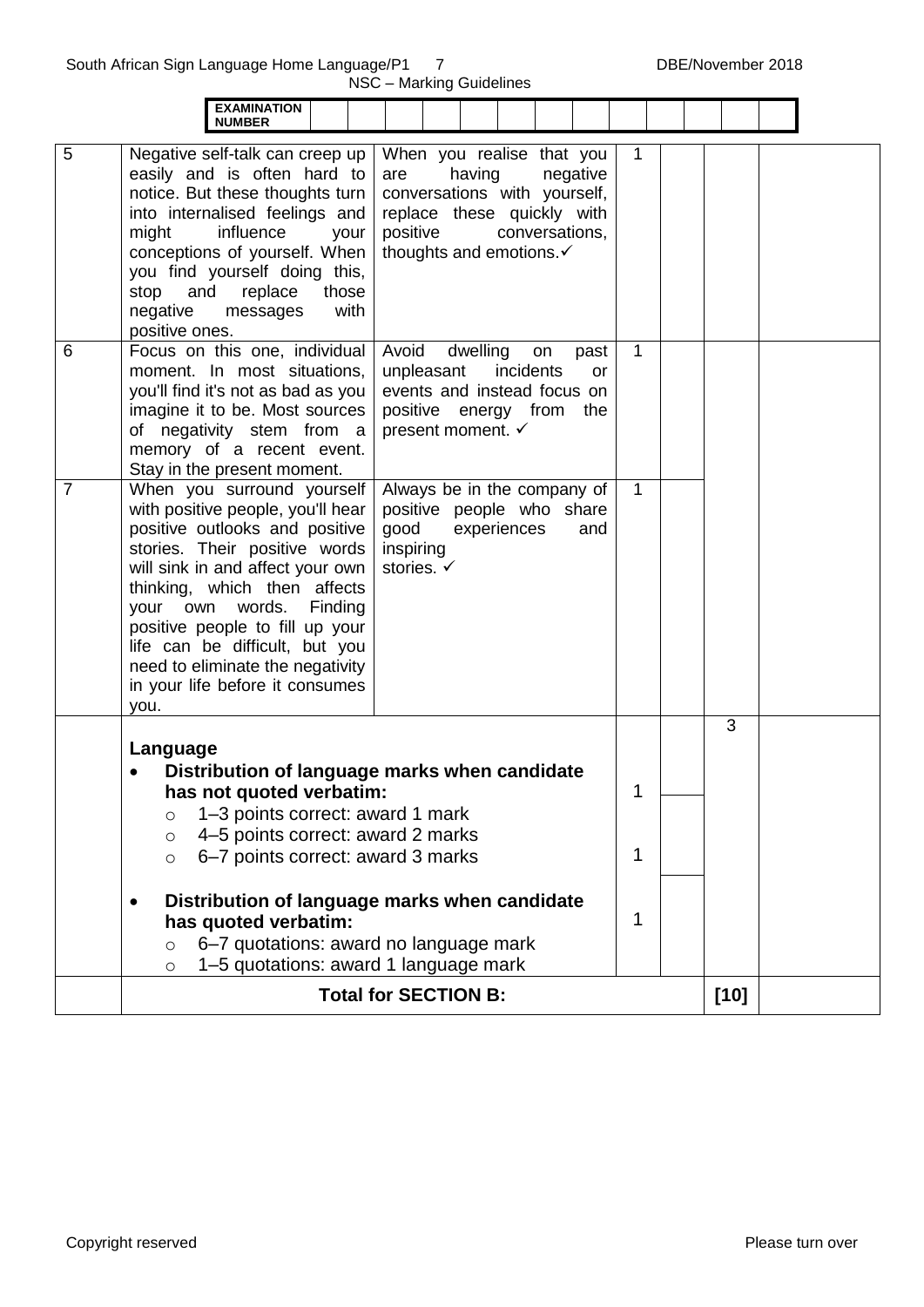|                    |  | __ |  |  |  |  |  |
|--------------------|--|----|--|--|--|--|--|
| <b>EXAMINATION</b> |  |    |  |  |  |  |  |
| <b>NUMBER</b>      |  |    |  |  |  |  |  |

### **SECTION C: LANGUAGE STRUCTURES AND CONVENTIONS**

#### **Marking SECTION C:**

- Signing:
	- o Single sign answers must be marked correct even if the parameters are incorrect, unless the error changes the meaning of the sign.
	- o In full-sentence answers, incorrect parameters should be penalised if the error is in the language structure being tested.
- Sentence structures must be grammatically correct and given in full sentences/as per instruction.

#### **QUESTION 3: ANALYSING ADVERTISING**

| <b>No</b> | <b>Criteria</b>                                                                                                                                                                                                                                                                                                            | <b>Maximum</b><br><b>Mark</b> |  | <b>Candidate</b><br><b>Mark</b> |  |
|-----------|----------------------------------------------------------------------------------------------------------------------------------------------------------------------------------------------------------------------------------------------------------------------------------------------------------------------------|-------------------------------|--|---------------------------------|--|
| 3.1       | What is being advertised?                                                                                                                                                                                                                                                                                                  |                               |  | $\mathbf{1}$                    |  |
|           | iPad Air 2. $\checkmark$ (Do not accept 'TABLET'.)                                                                                                                                                                                                                                                                         | 1                             |  |                                 |  |
| 3.2       | Is the iPad equally useful to males and females? How do you<br>know?                                                                                                                                                                                                                                                       |                               |  | 1                               |  |
|           | Yes<br>The advert shows both males and females using the product.<br>Examples of how males and females use the product<br>differently. $\checkmark$                                                                                                                                                                        | 1                             |  |                                 |  |
| 3.3       | Which careers can benefit from the use of this product?<br>Careers than can benefit from this product are:<br>Architecture<br>Technology for vehicles<br>Farming<br>$\bullet$<br><b>Baking</b><br><b>Music</b><br>Graphic design<br>Fashion designer<br>$\bullet$<br>Accept any TWO of the above or similar responses. $∨$ | 1<br>1                        |  | $\overline{2}$                  |  |
| 3.4       | What benefits can the iPad add to a Deaf person's life?<br>Communication<br>Research<br>Making learning more visual<br>$\bullet$                                                                                                                                                                                           | 1                             |  | $\overline{2}$                  |  |
|           | Accept any of the above or similar responses. $\checkmark \checkmark$                                                                                                                                                                                                                                                      | 1                             |  |                                 |  |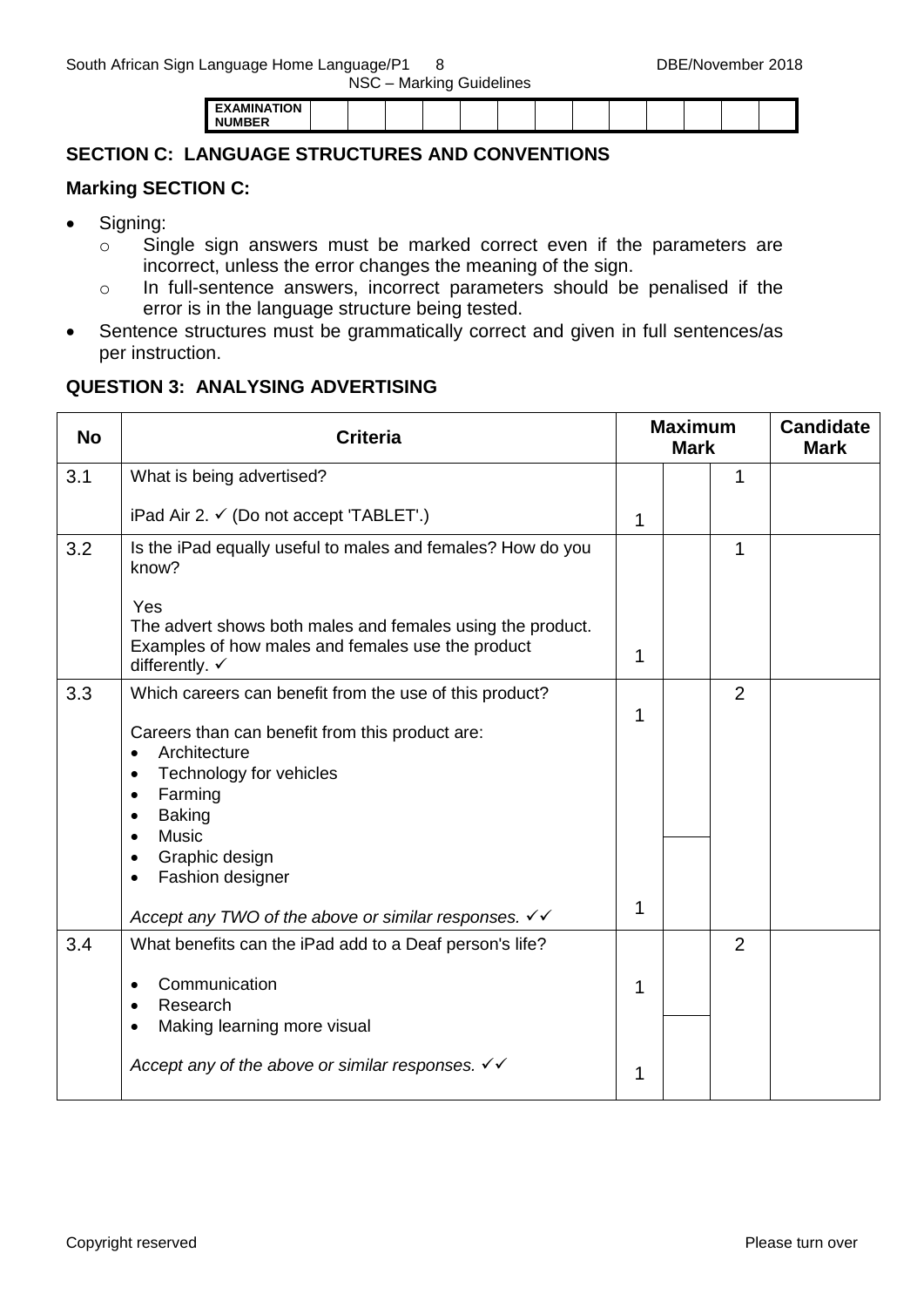NSC – Marking Guidelines

|     | <b>EXAMINATION</b><br><b>NUMBER</b>                                                                                                                                                                                                                                                                                                                                                                                           |                |      |  |
|-----|-------------------------------------------------------------------------------------------------------------------------------------------------------------------------------------------------------------------------------------------------------------------------------------------------------------------------------------------------------------------------------------------------------------------------------|----------------|------|--|
| 3.5 | Explain the effect of the downsizing of the screen.<br>The downsizing from full screen to the thinness of the iPad<br>$\bullet$<br>shows the variety of ideas that can be compacted into a<br>thin, small device.<br>Technology is changing/advancing.                                                                                                                                                                        |                | 2    |  |
|     | Accept any similar response. $\checkmark$                                                                                                                                                                                                                                                                                                                                                                                     | $\overline{2}$ |      |  |
| 3.6 | The advert focuses on younger people. Why do you think older<br>people are excluded?<br>Older people are excluded because:<br>They are not familiar with technology.<br>Not many older people will buy the product.<br>$\bullet$<br>Older people are slower to learn about new technology.<br>$\bullet$<br>The technology is not needed by older people.<br>$\bullet$<br>Accept any similar responses. $\checkmark\checkmark$ |                | 2    |  |
|     | <b>Total for QUESTION 3</b>                                                                                                                                                                                                                                                                                                                                                                                                   |                | [10] |  |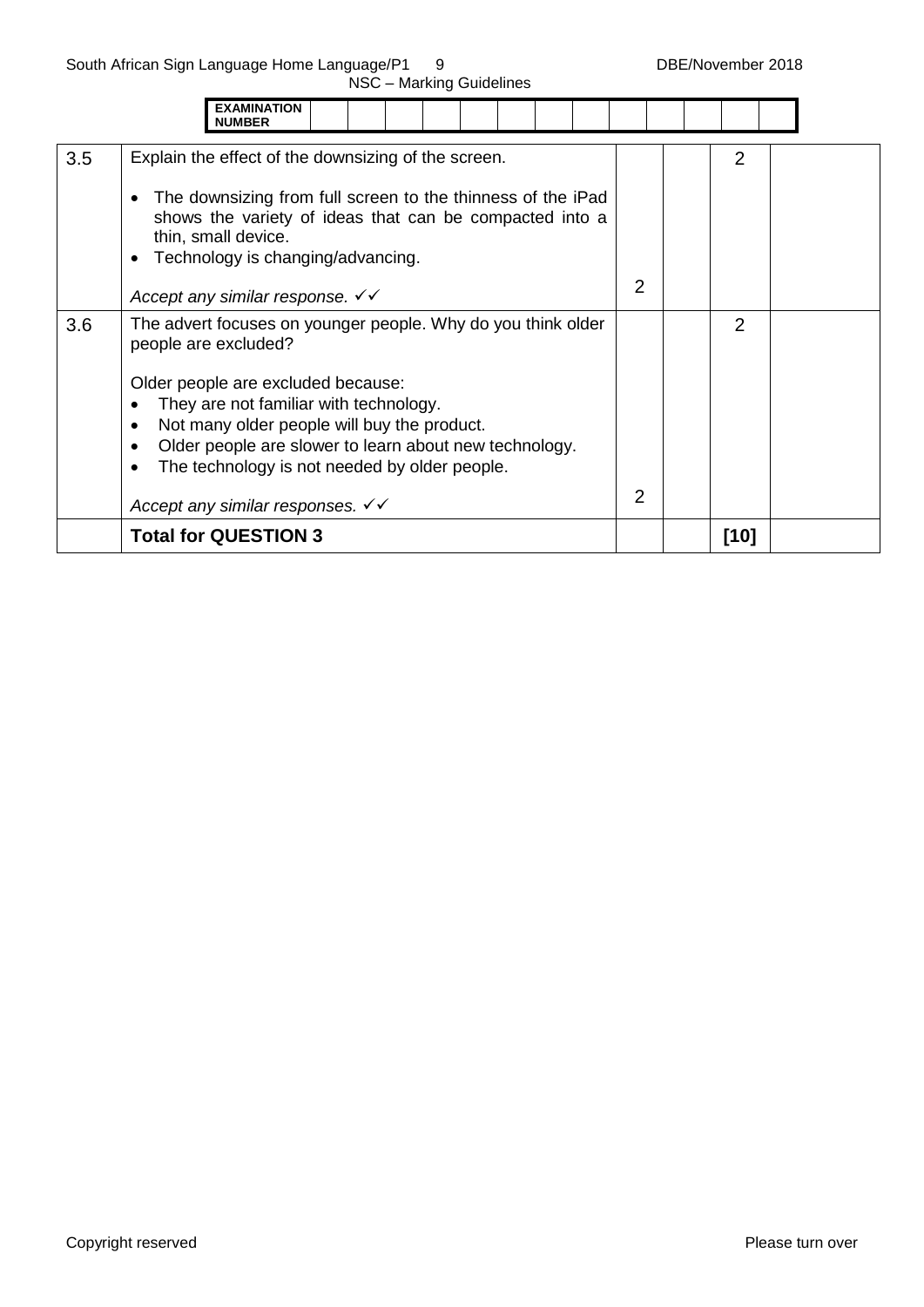South African Sign Language Home Language/P1 10 DBE/November 2018

2

**Candidate Mark**

**Mark**

NSC – Marking Guidelines

**EXAMINATION NUMBER**

and FRAME 2?

**QUESTION 4: UNDERSTANDING OTHER ASPECTS OF THE MEDIA**

4.1 What are the differences in work situations between FRAME 1

**No Criteria Maximum** 

|     | <b>Total for QUESTION 4</b>                                                                                                                                                                                                                                                                                                                                |   | $[10]$ |  |
|-----|------------------------------------------------------------------------------------------------------------------------------------------------------------------------------------------------------------------------------------------------------------------------------------------------------------------------------------------------------------|---|--------|--|
|     | Accept any similar and suitable responses. $\checkmark \checkmark$                                                                                                                                                                                                                                                                                         | 3 |        |  |
|     | In Deaf culture it is rude to throw objects at a Deaf person<br>$\bullet$<br>regardless of the distance.<br>The person is sitting close enough to stand up and gently<br>$\bullet$<br>tap the Deaf person on the shoulder.<br>In Deaf culture, the correct way to get a person's attention<br>$\bullet$<br>is to wave in front or tapping on the shoulder. |   |        |  |
| 4.4 | Critically discuss why FRAME 2 is given a 'thumbs down' with<br>regard to Deaf culture.                                                                                                                                                                                                                                                                    |   | 3      |  |
|     | impact.'<br>Actor: 'I'm worried that the bottle will lacerate the actor's head.'<br>Director: 'We have a medical team on standby so don't worry.'<br>Actor: 'OK, here goes.'<br>Director: 'Excellent!'<br>Accept any suitable dialogue. V V V                                                                                                              | 3 |        |  |
| 4.3 | Create a dialogue between the director and the person<br>throwing the bottle in FRAME 1.<br><b>Director:</b> 'Remember to throw hard. The bottle must break on                                                                                                                                                                                             |   | 3      |  |
|     | The other man gets a fright, shocked, surprised, hurt because<br>the bottle was thrown at his head. He was unaware that this<br>was going to happen. $\checkmark$<br>NMFs: bulging eyes, open mouth                                                                                                                                                        | 1 |        |  |
| 4.2 | Account for the expressions of the two people in FRAME 2.<br>The man throwing the bottle has an arrogant expression. $\checkmark$<br>NMFs: tongue sticking out, raised eyebrow                                                                                                                                                                             | 1 | 2      |  |
|     | computers.<br>Throwing in a real life situation would be unacceptable<br>$\bullet$<br>behaviour.<br>Accept any ONE similar response. ✓                                                                                                                                                                                                                     |   |        |  |
|     | Accept any ONE similar response. ✓<br>In FRAME 2:<br>People are working in an office/sitting in cubicles using                                                                                                                                                                                                                                             | 1 |        |  |
|     | In FRAME 1:<br>People are acting, directing and filming a movie.<br>Throwing is acceptable because they are only pretending.                                                                                                                                                                                                                               | 1 |        |  |